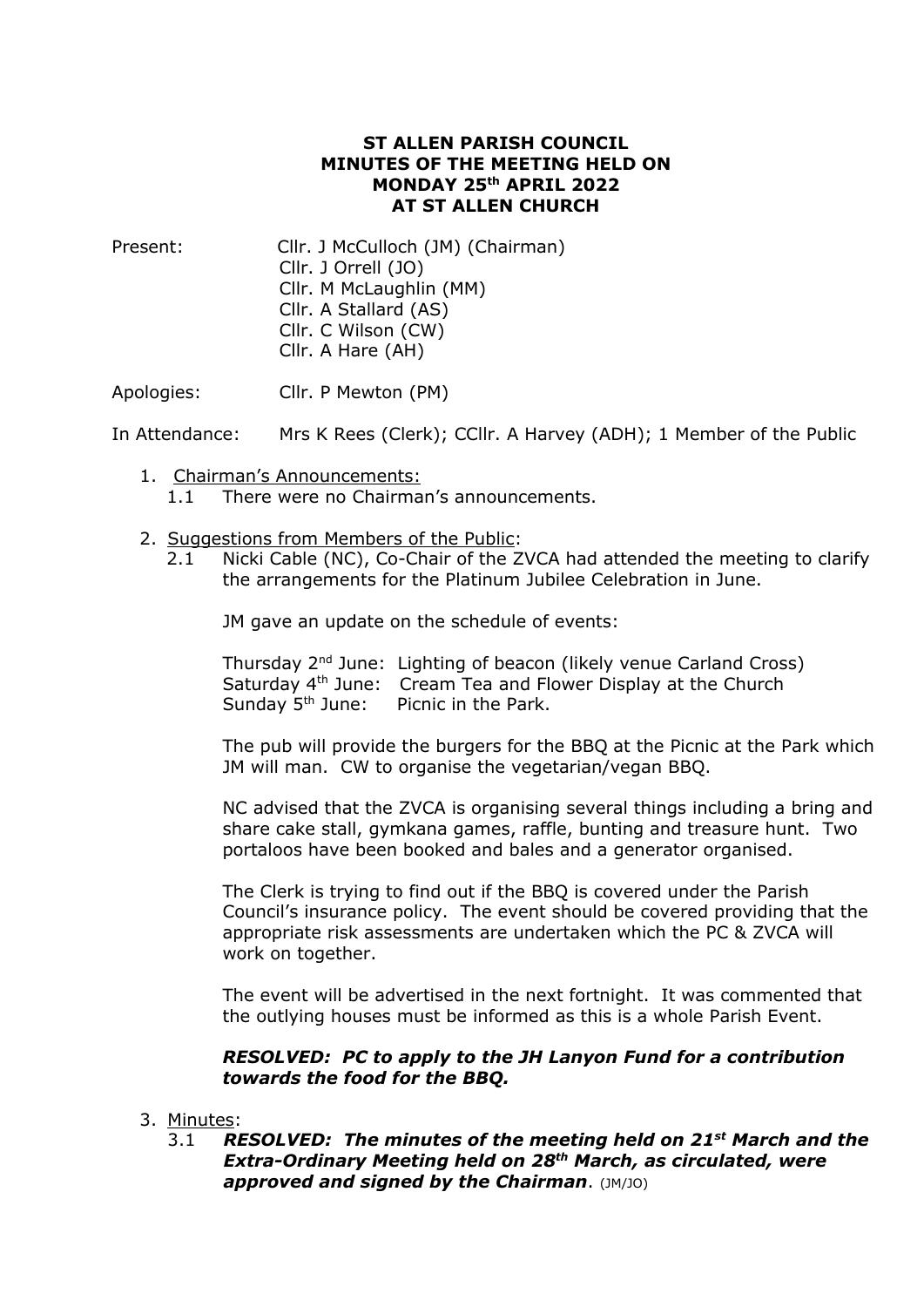# 4. Matters Arising from the Minutes:

- 4.1 None.
- 5. A30 Chiverton to Carland Cross Update:
	- 5.1 Dave James & John Green were not in attendance.
	- 5.2 The fencing by Hill House has never been removed and the bridleway has now been closed. There are no closure notices on either Cornwall Council's website or the fencing.
	- 5.3 CW has emailed Dave James about the Creation Order for the St. Freda's Footpath but has not received a response. It would be very frustrating if this doesn't get done as the PC has repeatedly asked for this to be actioned.
- 6. Police Matters:
	- 6.1 No information has been released on the tragic accident on the A30 but a full report will be available in due course.
	- 6.2 On 19th March a man with a large piece of wood began attacking and damaging cars. He was apprehended by the police.
	- 6.3 There had been an incident of people riding motor cycles in the Playing Field which had been reported to the police. PC to monitor the situation and look at additional signage if necessary.
- 7. Cornwall Councillor Report:
	- 7.1 ADH gave a report of the meeting he attended to discuss the future of the Saints Trail. Cornwall Council wish to carry on with the project but there will be resistance form landowners and funding issues. He will attend another meeting on 27<sup>th</sup> April.
	- 7.2 ADH had attended a meeting to discuss Cubert Crossroads. The meeting was not positive as there is no funding available for any works to take place.
	- 7.3 Cornwall Council has released a press release today regarding the new North Coast Secondary School. This will be built above Perranporth Primary School on Liskey Hill and will have a capacity of 1350 students. The school will open gradually with the first students being accepted in 2025.

# 8. Planning:

8.1 Applications:

| PA22/02657 | Two storey rear<br>extension with outside<br>glass and balustrade<br>balcony. | The Clerk had circulated an objection from the<br>Neighbour. It was discussed that the<br>proposed development is too large in size &<br>scale, overbearing, out of keeping, of poor<br>design & has a negative impact on the<br>neighbour's amenity space.<br><b>OBJECT</b> (P/S: AH/JM) |
|------------|-------------------------------------------------------------------------------|-------------------------------------------------------------------------------------------------------------------------------------------------------------------------------------------------------------------------------------------------------------------------------------------|

- 8.2 Decisions:
	- PA21/11511 (Barn Wyn) Approved

# 9. Playing Field:

9.1 Funding for the Installation of a Footpath around the Playing Field: JM had met with TEAM Maintenance Services (TMS) and expressed concern about the project. TMS felt that the tree roots would be affected by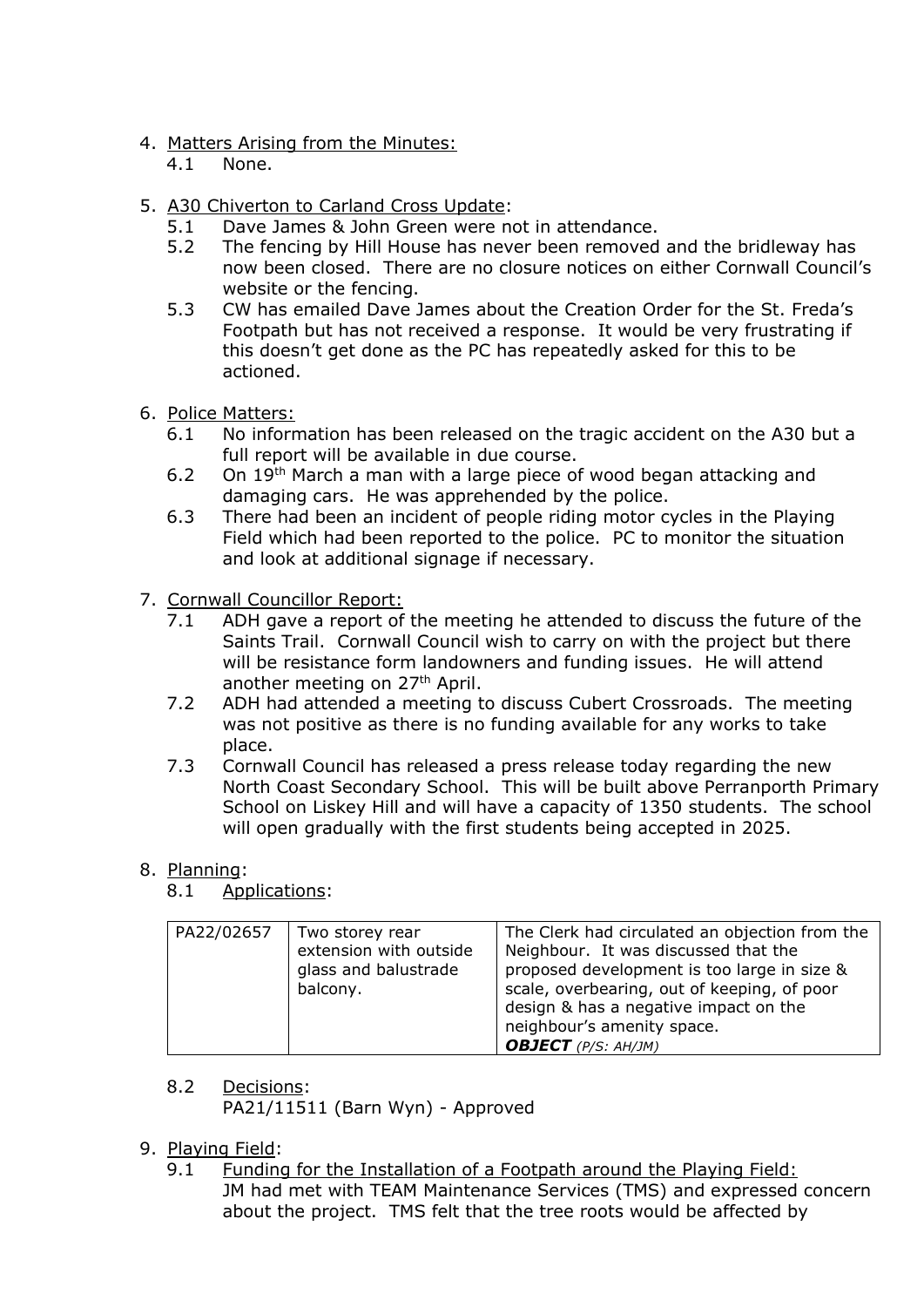whatever surface is used and that the tree roots would eventually buckle the path affecting the long-term sustainability of the path.

A discussion took place about whether to go ahead with the project. AS had carried out due diligence with Truro City Council who had had no issues with the preferred TK Play resin surface.

It was suggested that a report be gained from a Tree Consultant.

# *RESOLVED: Clerk to ask Colin Hawke to inspect the trees with a view to looking at how the roots may affect the path and liaise with AS regarding a site meeting.*

AS advised that Costain will not fund the project. He is now in the process of applying for lottery funding. It was agreed that the application should be made in the name of the ZVCA. MM advised that Cornwall Council has a pot of money for community projects and she would forward the details to AS.

9.2 Dogs in the Playing Field:

Despite not being allowed, several dogs are being walked in the Playing Field and dog mess is being left. A discussion took place as to a course of action.

# *RESOLVED: Situation to be monitored and further signage to be installed, if necessary. JM to contact Dog Warden if problem continues.*

10. Highway Issues:

- 10.1 FOI Request Replacement of Zelah Speed Bumps A very unsatisfactory response had been circulated to the second query.
- 10.2 Installation of a Speed Visor:

The Clerk had received a quote of approximately £3000 for a solar operated visor. A discussion ensued about how to proceed. Would the level of traffic still be the same once the new A30 opened? MM advised that Zelah is still on the list for the police pilot scheme whereby members of the public will be trained to use police loaned speed guns. MM to get an update as to where Zelah is on the training list and report back. Item deferred until the May meeting.

- 11. Refurbishment of Village Noticeboard:
	- 11.1 This matter was dealt with at the February Meeting.
- 12.Replacement Benches:
	- 12.1 JM advised that the Church and the neighbouring parishes do not need any benches.

#### *RESOLVED: Three benches to be ordered (Bus Stop, under the fruit trees & Playing Field). PC to apply to the Lanyon Fund for a grant to pay for the half the cost.*

13.Parish Councillor Email Addresses: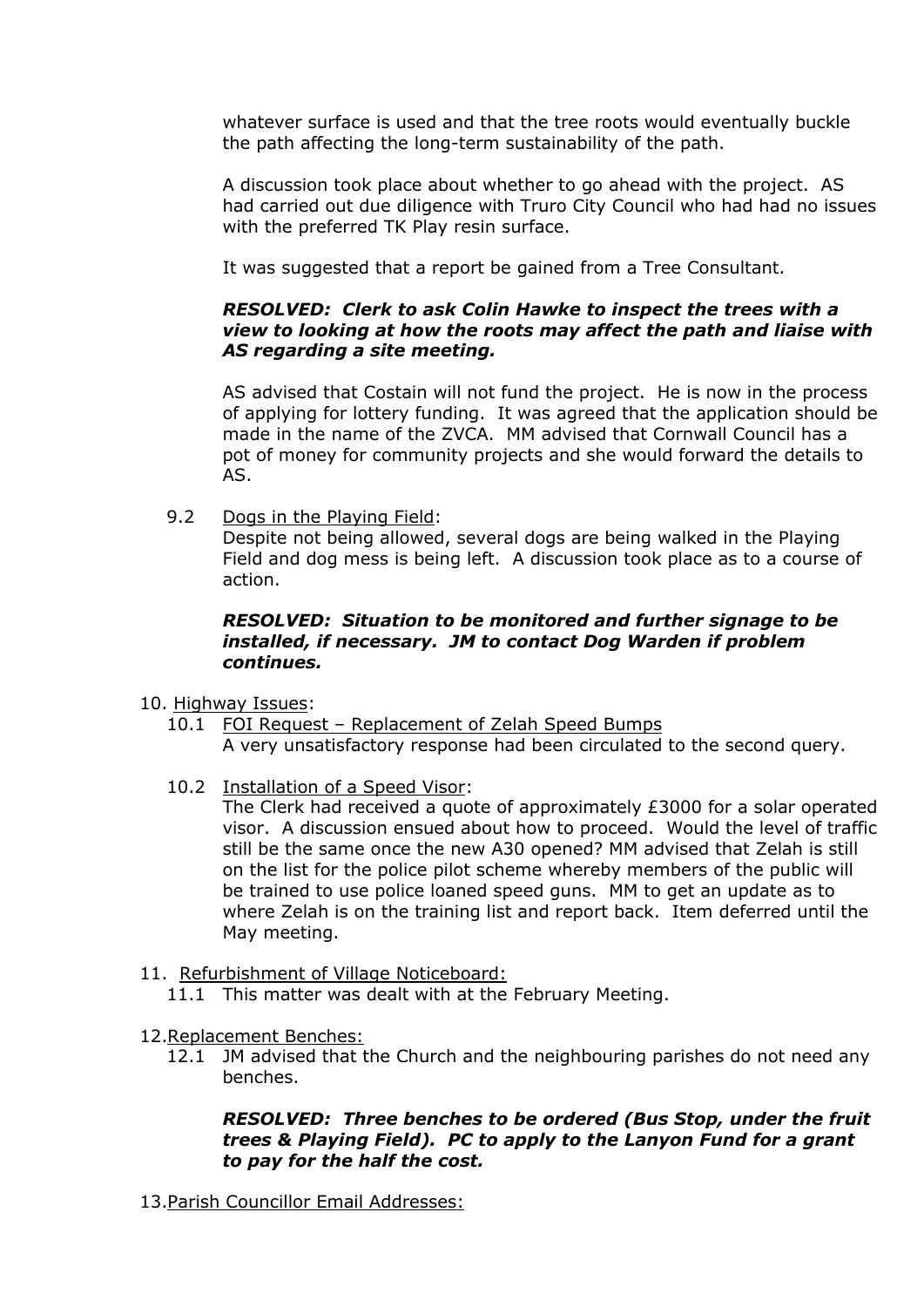- 13.1 The Clerk advised that Western Web will set up the email addresses once payment of £108 has been received.
- 14.Any Matters to Report Concerning Rights of Way/Paths/Stiles/Maintenance:
	- 14.1 Footpath Contract 2022/23:

JM had had a site meeting with TMS to discuss the current grasscutting schedule. They are currently undertaking 18 cuts on the playing field, 6 more than the scheduled. They also have concerns about using nonchemical weed killer. In their view it is less effective than steam generated killer and to be compliant with the Cornwall Council's Street Cleansing Contract it may need to be done on a monthly basis. The contract is likely to increase considerably as there hasn't been a price increase for several year. TMS agree that the cutting of hedgerows in winter and leaving them through the summer months is a good idea.

CW expressed disappointment that JM had met with TMS without including those who had been tasked to revise the Schedule of Works.

CW had circulated a revised proposed Schedule of Works on behalf of the STARE Group. Amendments had been made to the grasscutting schedule including more frequents cuts of the playing field with grass collection for composting. Cuts to the verge areas at the Beech Trees, Trevalso, the Fruit Trees & Twoburrows would start a month later in spring to allow natural flowers and early pollinators to flourish as well as the daffodils to slowly die back to promote a good display for the following year. The verges would be cut 1.5m back from the road edge to keep a visibility display for traffic until later in the summer when the whole verge would be cut, once flowers are on the decline. Non-chemical options to be used for the weed treatments, if required, such as Weedkill, an acetic acid (vinegar) treatment that is environmentally accepted as an alternative to glycosphate (roundup) and is used by other Towns & Parishes including Truro Parks and Wadebridge. The use of acetic acid does not affect rivers, humans or animals and is inline with Cornwall Council's policy to phase out chemicals and allow natural environments to prosper wherever possible. A discussion ensued as to whether acetic acid is as effective as glycosphate.

A lengthy debate took place as to how to proceed. Would the village's preference be to see manicured areas or wild flower growth?

#### *RESOLVED: JM & CW to update their schedules and contractors be asked to price both options using both chemical and non-chemical weed killers. Tenders to be received by the June Meeting so that a decision can be made on who to proceed.*

- 15. Correspondence:
	- 15.1 The Clerk read out an email from a Local Resident expressing dissatisfaction about the PC's decision to support the application for a temporary lodge at the Hawkins Arms. It was requested that all emails regarding planning matters are circulated to Councillors in the future.
- 16. Finance: To Approve Spending, Accounts & Monthly Payment's 16.1